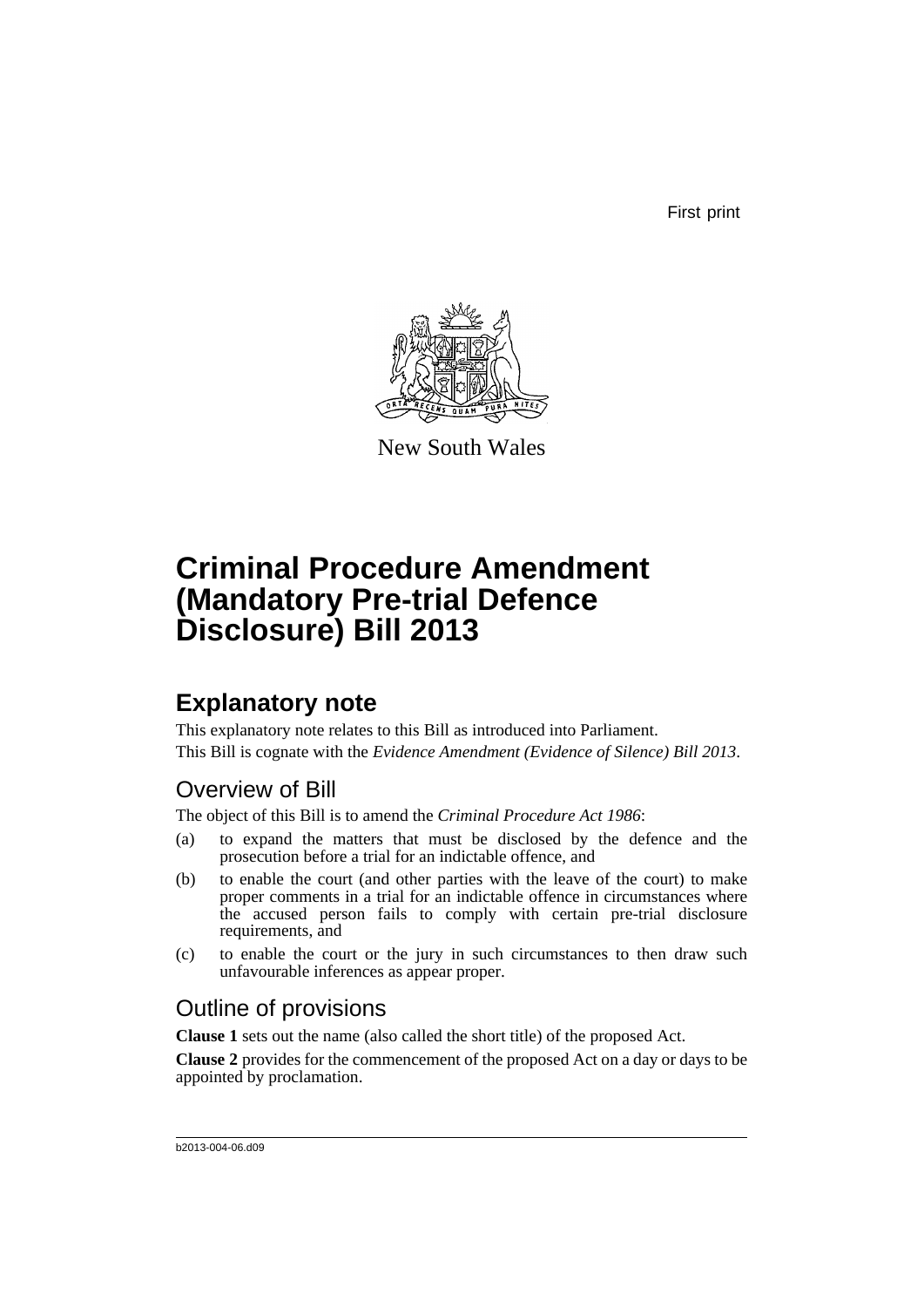Explanatory note

#### **Schedule 1 Amendment of Criminal Procedure Act 1986 No 209**

**Schedule 1 [2], [3] and [5]** omit provisions of the Act that currently require the prosecution and the defence to undertake mandatory pre-trial disclosure of specified matters in proceedings for indictable offences (other than indictable offences dealt with summarily) and that enable the court hearing such proceedings to order more intensive pre-trial disclosure.

Instead, provisions are included that expand the mandatory pre-trial disclosure requirements to include the matters that are currently required to be disclosed under the Act and certain additional matters some of which can currently be the subject of court ordered pre-trial disclosure under the Act. Also, the discretion of the court to require specified additional matters in the defence's pre-trial disclosure notice is retained.

**Schedule 1 [8]** enables the court (and other parties with the leave of the court) to make proper comments in a trial for an indictable offence in circumstances where the accused person fails to comply with the mandatory pre-trial disclosure requirements. The court or the jury may in such circumstances draw such unfavourable inferences as appear proper.

**Schedule 1 [9]** enables the accused person (with the leave of the court) to amend the defence pre-trial disclosure notice if the prosecution provides additional relevant material to the defence after the notice is given.

**Schedule 1 [10]** requires the court to be of the opinion that it is in the interests of the administration of justice to do so when deciding whether to waive any of the requirements for pre-trial disclosure.

**Schedule 1 [11]** requires the court when deciding whether to waive any of the requirements for pre-trial disclosure to take into account whether the accused person is represented by an Australian legal practitioner. Also, the court must give reasons if it makes an order waiving any pre-trial disclosure requirement.

**Schedule 1 [13]** enables regulations of a savings or transitional nature to be made consequent on the enactment of the proposed Act.

**Schedule 1 [14]** contains specific transitional provisions consequent on the enactment of the proposed Act and includes a requirement for the review of the operation of the amendments made by the proposed Act after a period of 2 years.

**Schedule 1 [1], [4], [6], [7] and [12]** make consequential amendments.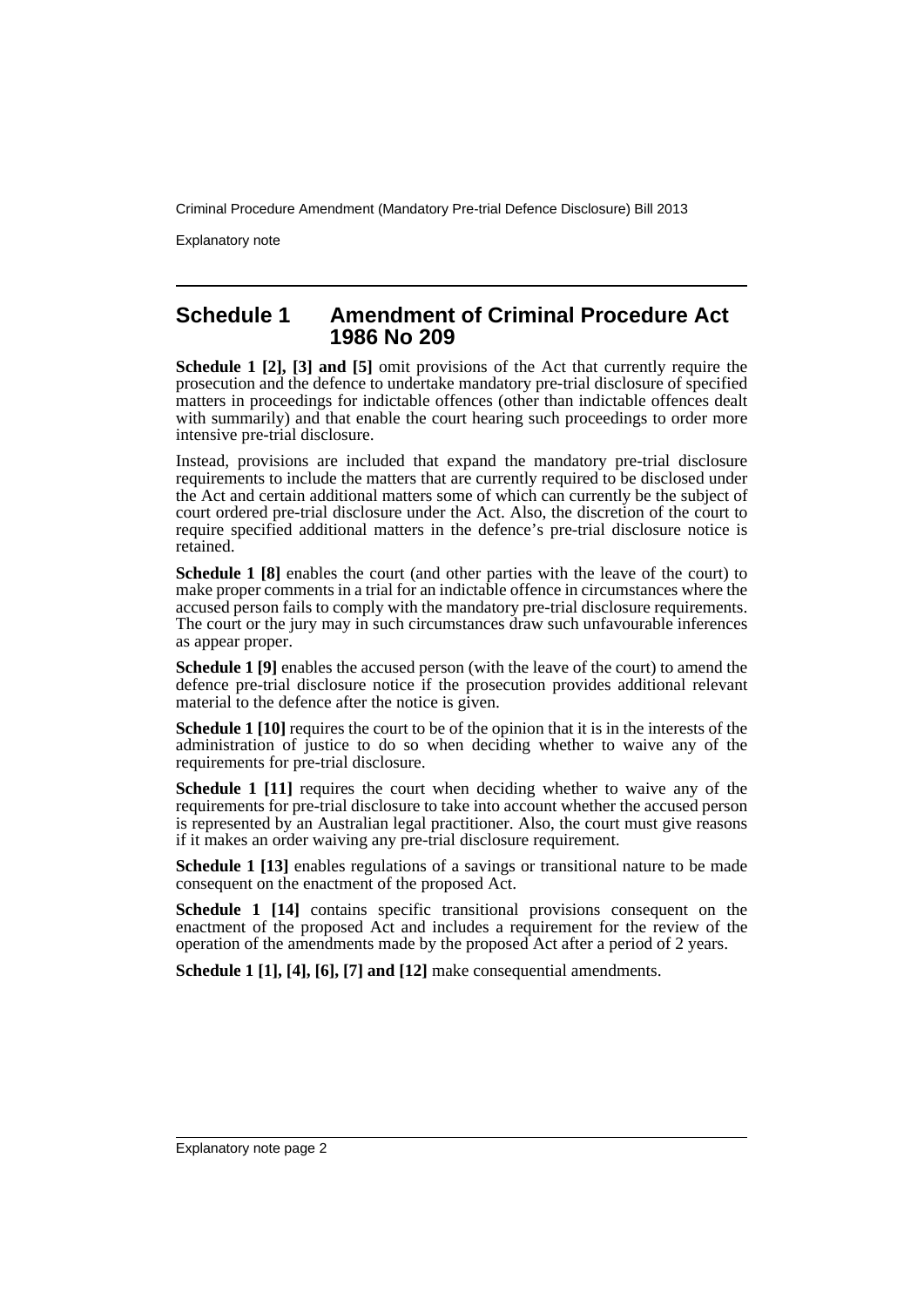First print



New South Wales

# **Criminal Procedure Amendment (Mandatory Pre-trial Defence Disclosure) Bill 2013**

## **Contents**

|                                                            | Page |
|------------------------------------------------------------|------|
| Name of Act                                                |      |
| 2 Commencement                                             |      |
| Schedule 1 Amendment of Criminal Procedure Act 1986 No 209 | 3    |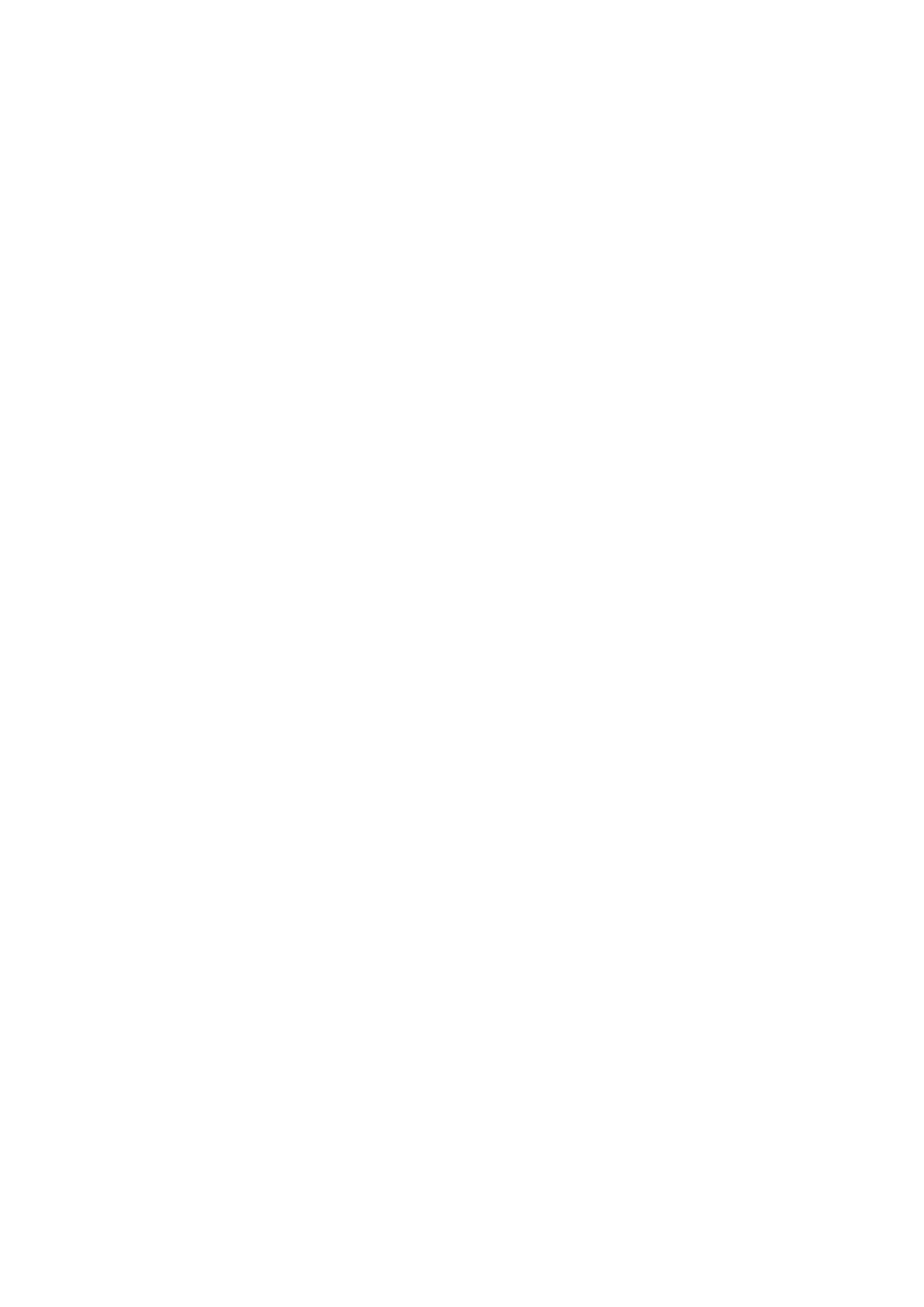

New South Wales

# **Criminal Procedure Amendment (Mandatory Pre-trial Defence Disclosure) Bill 2013**

No , 2013

#### **A Bill for**

An Act to amend the *Criminal Procedure Act 1986* in relation to mandatory pre-trial defence disclosure in indictable proceedings; and for other purposes.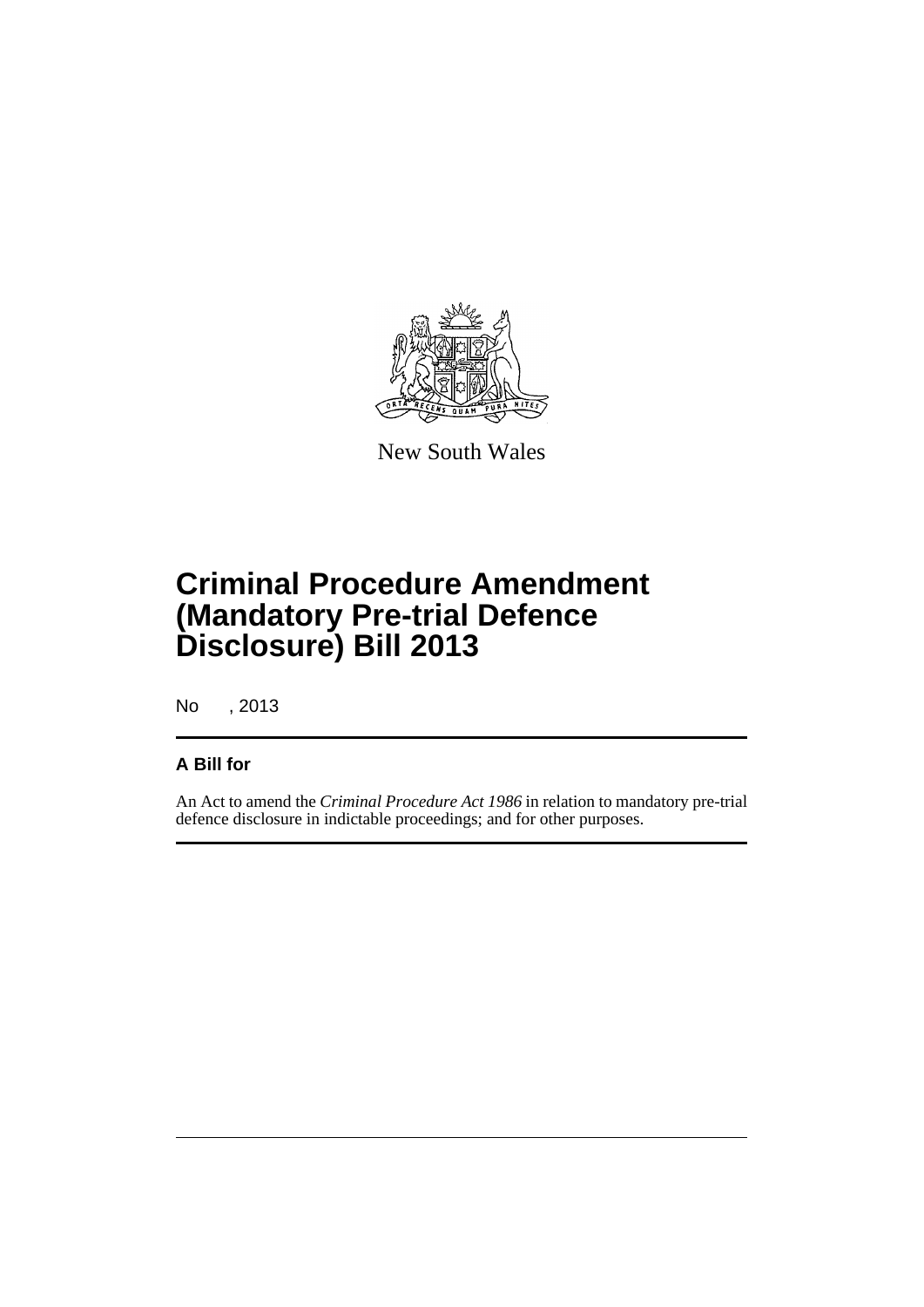<span id="page-5-1"></span><span id="page-5-0"></span>

| The Legislature of New South Wales enacts: |                                                                                                    |                     |  |  |  |  |
|--------------------------------------------|----------------------------------------------------------------------------------------------------|---------------------|--|--|--|--|
|                                            | Name of Act                                                                                        | 2                   |  |  |  |  |
|                                            | This Act is the Criminal Procedure Amendment (Mandatory Pre-trial<br>Defence Disclosure) Act 2013. | 3<br>$\overline{4}$ |  |  |  |  |
|                                            | <b>Commencement</b>                                                                                | 5                   |  |  |  |  |
|                                            | This Act commences on a day or days to be appointed by proclamation.                               | 6                   |  |  |  |  |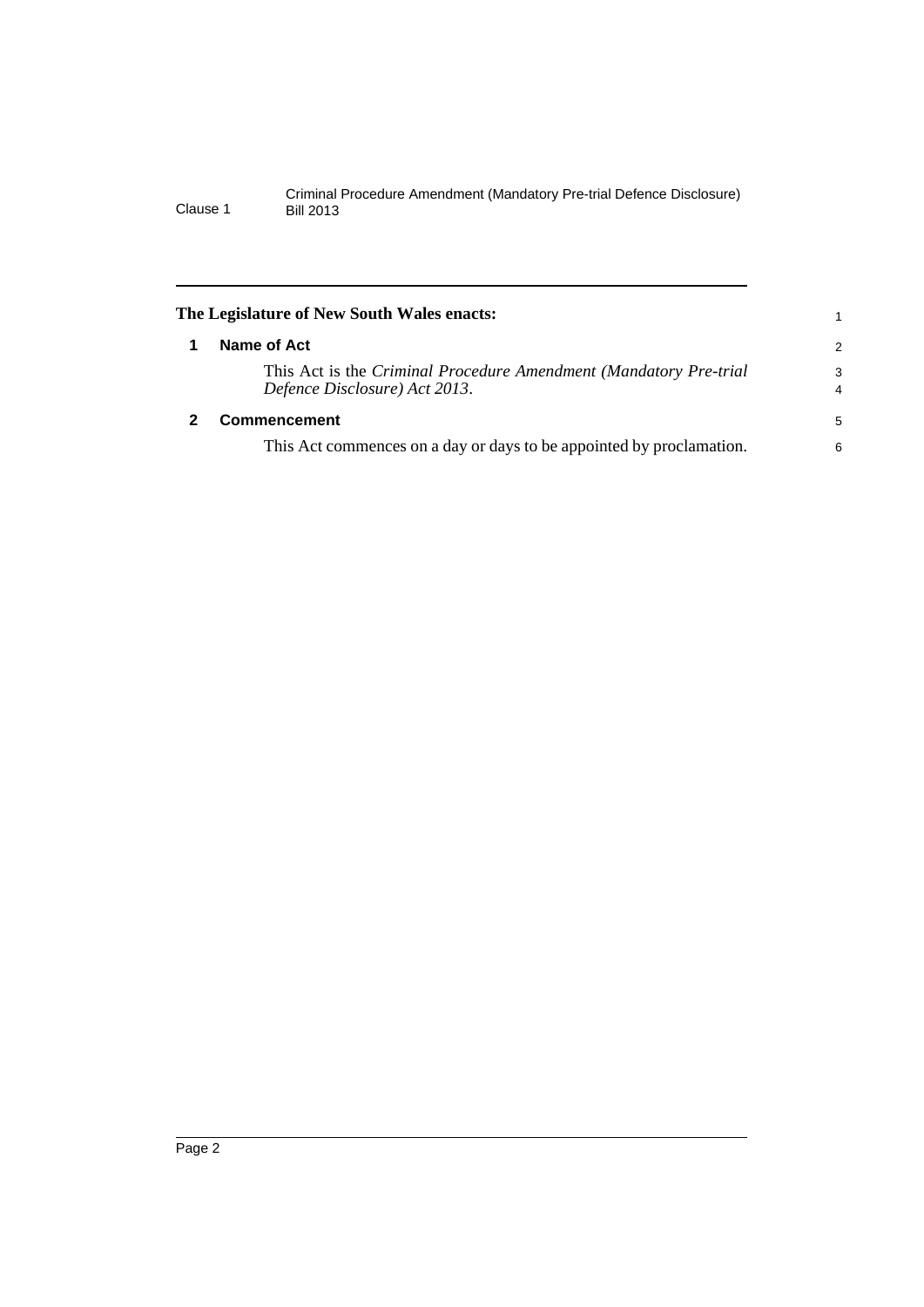<span id="page-6-0"></span>

|       | <b>Schedule 1</b>       |                   |     | <b>Amendment of Criminal Procedure Act</b><br>1986 No 209                                                                                                                                         | $\mathbf{1}$<br>$\overline{2}$ |
|-------|-------------------------|-------------------|-----|---------------------------------------------------------------------------------------------------------------------------------------------------------------------------------------------------|--------------------------------|
| [1]   |                         |                   |     | Section 136 Directions for conduct of proceedings                                                                                                                                                 | 3                              |
|       |                         |                   |     | Omit ", including a direction as to the time by which notice of the prosecution<br>case is to be given under section 137 and notice of the defence response is to<br>be given under section 138". | 4<br>5<br>6                    |
| $[2]$ |                         |                   |     | Section 137 Notice of prosecution case to be given to accused person                                                                                                                              | 7                              |
|       |                         | Omit the section. |     |                                                                                                                                                                                                   | 8                              |
| $[3]$ |                         |                   |     | Section 138 Notice of defence response to be given to prosecutor                                                                                                                                  | 9                              |
|       |                         | Omit the section. |     |                                                                                                                                                                                                   | 10                             |
| [4]   |                         |                   |     | <b>Section 139 Pre-trial hearings</b>                                                                                                                                                             | 11                             |
|       |                         |                   |     | Omit section 139 (3) (c). Insert instead:                                                                                                                                                         | 12                             |
|       |                         |                   | (c) | determine the timetable for pre-trial disclosure under<br>section 141,                                                                                                                            | 13<br>14                       |
| [5]   | <b>Sections 141-143</b> |                   |     |                                                                                                                                                                                                   |                                |
|       |                         |                   |     | Omit the sections. Insert instead:                                                                                                                                                                | 16                             |
|       | 141                     |                   |     | <b>Mandatory pre-trial disclosure</b>                                                                                                                                                             | 17                             |
|       |                         | (1)               |     | After the indictment is presented or filed in proceedings, the<br>following pre-trial disclosure is required:                                                                                     | 18<br>19                       |
|       |                         |                   | (a) | the prosecutor is to give notice of the prosecution case to<br>the accused person in accordance with section 142,                                                                                 | 20<br>21                       |
|       |                         |                   | (b) | the accused person is to give notice of the defence response<br>to the prosecution's notice in accordance with section 143,                                                                       | 22<br>23                       |
|       |                         |                   | (c) | the prosecution is to give notice of the prosecution<br>response to the defence response in accordance with<br>section 144.                                                                       | 24<br>25<br>26                 |
|       |                         | (2)               |     | Pre-trial disclosure required by this section is to take place before<br>the date set for the trial in the proceedings and in accordance with<br>a timetable determined by the court.             | 27<br>28<br>29                 |
|       |                         |                   |     | Note. Practice notes issued by the court will guide determinations of the<br>timetable for pre-trial disclosures and related matters.                                                             | 30<br>31                       |
|       |                         | (3)               |     | The court may vary any such timetable if it considers that it<br>would be in the interests of the administration of justice to do so.                                                             | 32<br>33                       |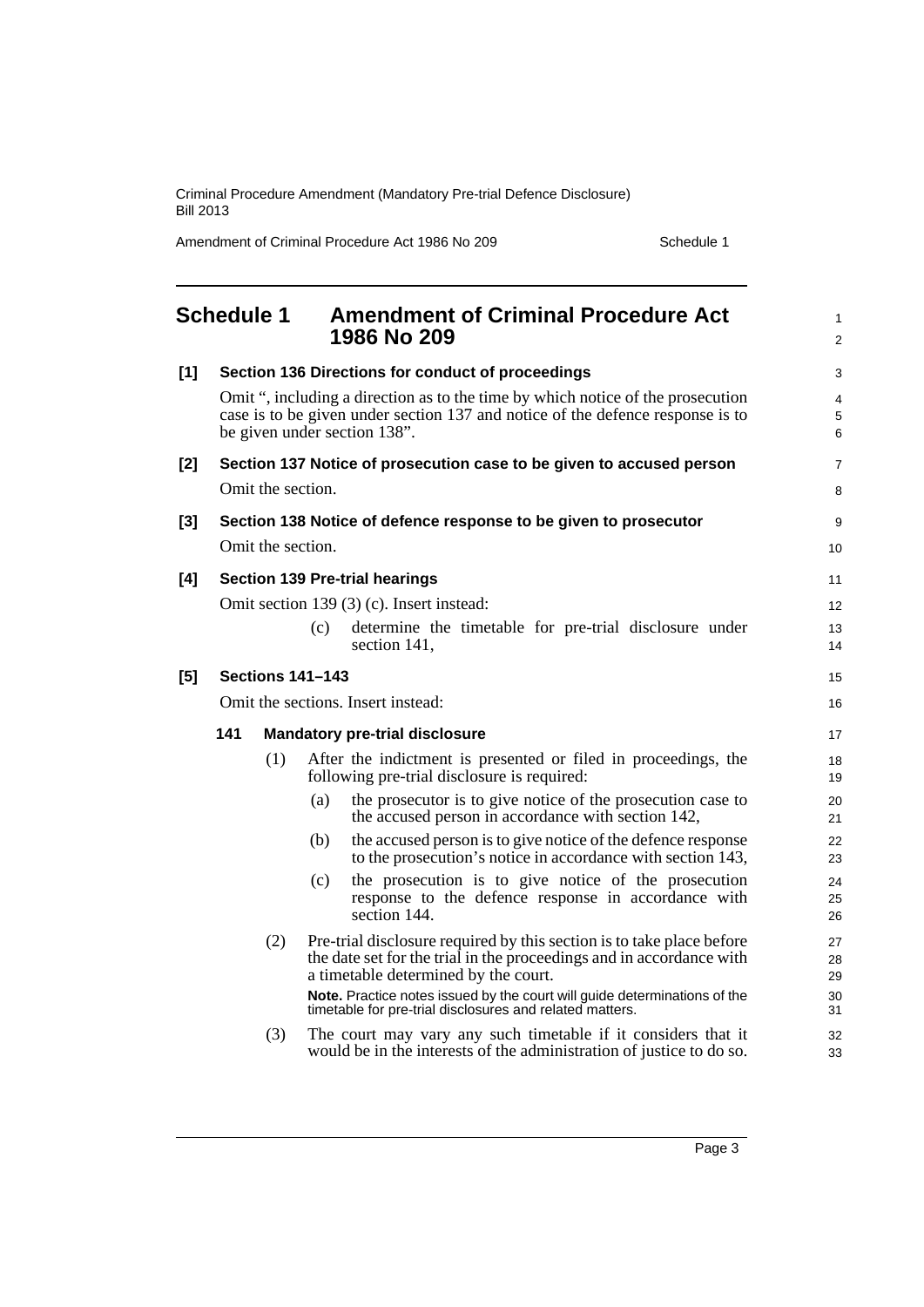| Schedule 1 | Amendment of Criminal Procedure Act 1986 No 209 |  |
|------------|-------------------------------------------------|--|
|            |                                                 |  |

| (4) |                                                                                                        | The regulations may make provision for or with respect to the<br>timetable for pre-trial disclosure.                                                                                                                                                                                                                                    | 1<br>2                           |  |  |  |
|-----|--------------------------------------------------------------------------------------------------------|-----------------------------------------------------------------------------------------------------------------------------------------------------------------------------------------------------------------------------------------------------------------------------------------------------------------------------------------|----------------------------------|--|--|--|
|     |                                                                                                        | <b>Prosecution's notice</b>                                                                                                                                                                                                                                                                                                             | 3                                |  |  |  |
| (1) | For the purposes of section 141 $(1)$ $(a)$ , the prosecution's notice<br>is to contain the following: |                                                                                                                                                                                                                                                                                                                                         |                                  |  |  |  |
|     | (a)                                                                                                    | a copy of the indictment,                                                                                                                                                                                                                                                                                                               | 6                                |  |  |  |
|     | (b)                                                                                                    | a statement of facts.                                                                                                                                                                                                                                                                                                                   | 7                                |  |  |  |
|     | (c)                                                                                                    | a copy of a statement of each witness whose evidence the<br>prosecutor proposes to adduce at the trial,                                                                                                                                                                                                                                 | 8<br>9                           |  |  |  |
|     | (d)                                                                                                    | a copy of each document, evidence of the contents of<br>which the prosecutor proposes to adduce at the trial,                                                                                                                                                                                                                           | 10<br>11                         |  |  |  |
|     | (e)                                                                                                    | if the prosecutor proposes to adduce evidence at the trial in<br>the form of a summary, a copy of the summary or, where<br>the summary has not yet been prepared, an outline of the<br>summary,                                                                                                                                         | 12<br>13<br>14<br>15             |  |  |  |
|     | (f)                                                                                                    | a copy of any exhibit that the prosecutor proposes to<br>adduce at the trial,                                                                                                                                                                                                                                                           | 16<br>17                         |  |  |  |
|     | (g)                                                                                                    | a copy of any chart or explanatory material that the<br>prosecutor proposes to adduce at the trial,                                                                                                                                                                                                                                     | 18<br>19                         |  |  |  |
|     | (h)                                                                                                    | if any expert witness is proposed to be called at the trial by<br>the prosecutor, a copy of each report by the witness that is<br>relevant to the case.                                                                                                                                                                                 | 20<br>21<br>22                   |  |  |  |
|     | (i)                                                                                                    | a copy of any information, document or other thing<br>provided by law enforcement officers to the prosecutor, or<br>otherwise in the possession of the prosecutor, that would<br>reasonably be regarded as relevant to the prosecution case<br>or the defence case, and that has not otherwise been<br>disclosed to the accused person, | 23<br>24<br>25<br>26<br>27<br>28 |  |  |  |
|     | (i)                                                                                                    | a list identifying:                                                                                                                                                                                                                                                                                                                     | 29                               |  |  |  |
|     |                                                                                                        | (i)<br>any information, document or other thing of which<br>the prosecutor is aware and that would reasonably<br>be regarded as being of relevance to the case but that<br>is not in the prosecutor's possession and is not in the<br>accused person's possession, and                                                                  | 30<br>31<br>32<br>33<br>34       |  |  |  |
|     |                                                                                                        | (ii)<br>the place at which the prosecutor believes the<br>information, document or other thing is situated,                                                                                                                                                                                                                             | 35<br>36                         |  |  |  |
|     | (k)                                                                                                    | a copy of any information in the possession of the<br>prosecutor that is relevant to the reliability or credibility of<br>a prosecution witness,                                                                                                                                                                                        | 37<br>38<br>39                   |  |  |  |

**142**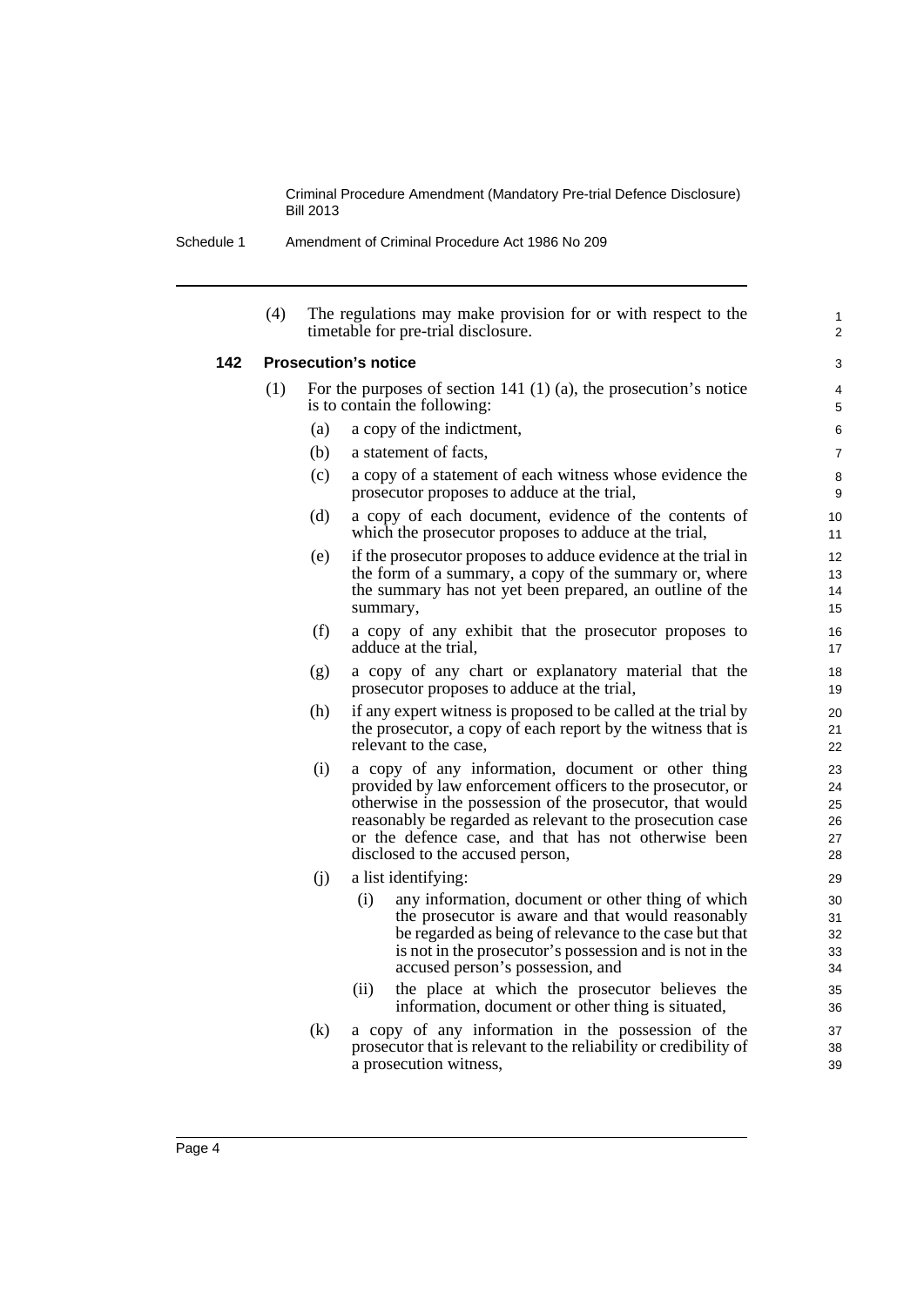|     |     | (1)      | a copy of any information, document or other thing in the<br>possession of the prosecutor that would reasonably be<br>regarded as adverse to the credit or credibility of the<br>accused person,                                   | $\mathbf{1}$<br>$\overline{2}$<br>3<br>4 |
|-----|-----|----------|------------------------------------------------------------------------------------------------------------------------------------------------------------------------------------------------------------------------------------|------------------------------------------|
|     |     | (m)      | a list identifying the statements of those witnesses who are<br>proposed to be called at the trial by the prosecutor.                                                                                                              | 5<br>6                                   |
|     | (2) | section. | The regulations may make provision for or with respect to the<br>form and content of a statement of facts for the purposes of this                                                                                                 | 7<br>8<br>9                              |
|     | (3) |          | In this section, law enforcement officer means a police officer,<br>or an officer of one of the following agencies:                                                                                                                | 10<br>11                                 |
|     |     | (a)      | the Police Integrity Commission,                                                                                                                                                                                                   | 12                                       |
|     |     | (b)      | the New South Wales Crime Commission,                                                                                                                                                                                              | 13                                       |
|     |     | (c)      | the Independent Commission Against Corruption.                                                                                                                                                                                     | 14                                       |
| 143 |     |          | <b>Defence response</b>                                                                                                                                                                                                            | 15                                       |
|     | (1) |          | For the purposes of section 141 $(1)$ (b), the notice of the defence<br>response is to contain the following:                                                                                                                      | 16<br>17                                 |
|     |     | (a)      | the name of any Australian legal practitioner proposed to<br>appear on behalf of the accused person at the trial,                                                                                                                  | 18<br>19                                 |
|     |     | (b)      | the nature of the accused person's defence, including<br>particular defences to be relied on,                                                                                                                                      | 20<br>21                                 |
|     |     | (c)      | the facts, matters or circumstances on which the<br>prosecution intends to rely to prove guilt (as indicated in<br>the prosecution's notice under section 142) and with which<br>the accused person intends to take issue,         | 22<br>23<br>24<br>25                     |
|     |     | (d)      | points of law which the accused person intends to raise,                                                                                                                                                                           | 26                                       |
|     |     | (e)      | notice of any consent that the accused person proposes to<br>give at the trial under section 190 of the <i>Evidence Act 1995</i><br>in relation to each of the following:                                                          | 27<br>28<br>29                           |
|     |     |          | (i)<br>a statement of a witness that the prosecutor proposes<br>to adduce at the trial,                                                                                                                                            | 30<br>31                                 |
|     |     |          | a summary of evidence that the prosecutor proposes<br>(ii)<br>to adduce at the trial.                                                                                                                                              | 32<br>33                                 |
|     |     | (f)      | a statement as to whether or not the accused person intends<br>to give any notice under section 150 (Notice of alibi) or, if<br>the accused person has already given such a notice, a<br>statement that the notice has been given, | 34<br>35<br>36<br>37                     |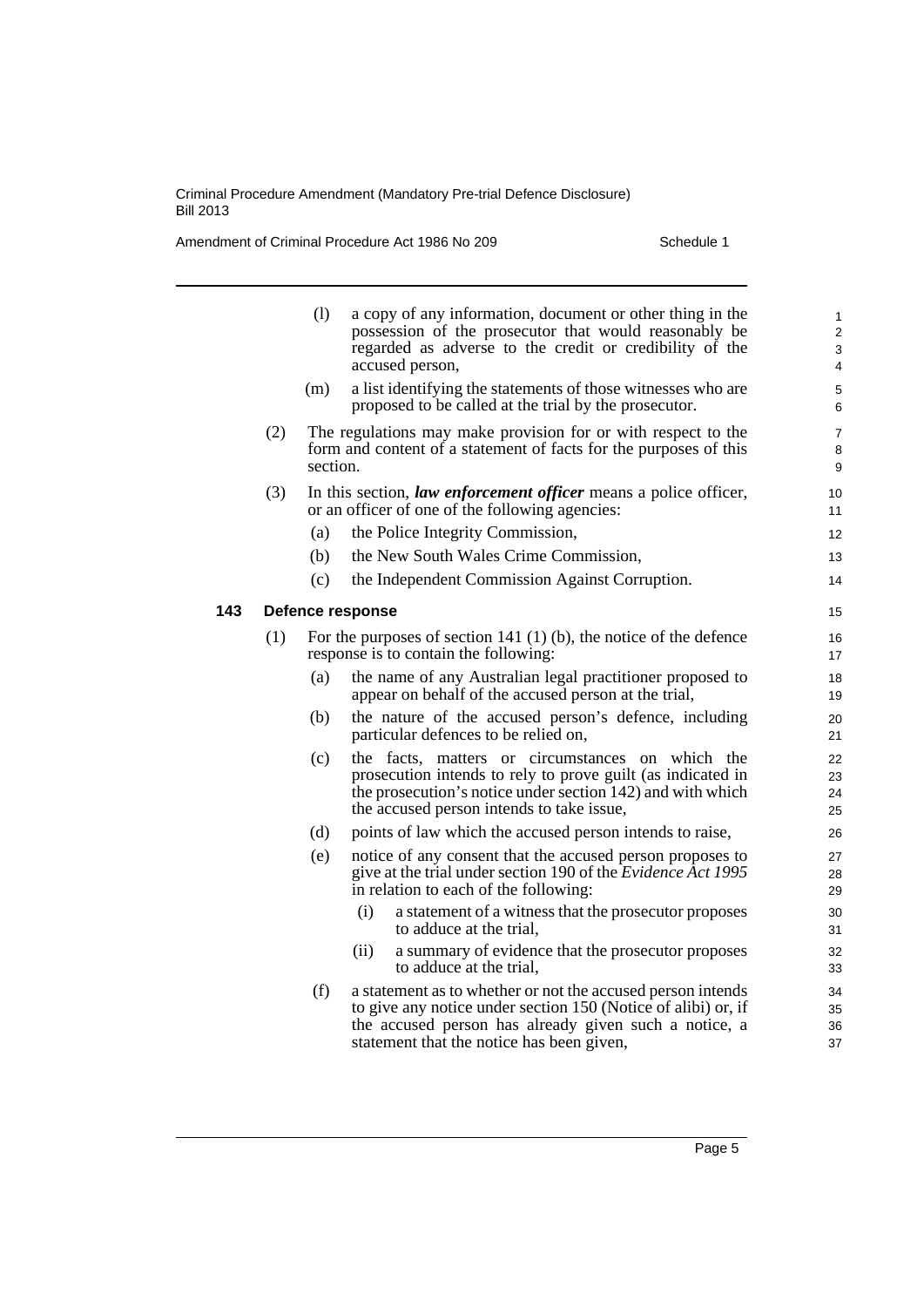| Schedule 1 | Amendment of Criminal Procedure Act 1986 No 209 |  |
|------------|-------------------------------------------------|--|
|------------|-------------------------------------------------|--|

|       |                    | (g) | a statement as to whether or not the accused person intends<br>to give any notice under section 151 (Notice of intention to<br>adduce evidence of substantial mental impairment).                                                                                                                                 | 1<br>$\overline{\mathbf{c}}$<br>3 |
|-------|--------------------|-----|-------------------------------------------------------------------------------------------------------------------------------------------------------------------------------------------------------------------------------------------------------------------------------------------------------------------|-----------------------------------|
|       | (2)                |     | The notice of the defence response is also to contain such of the<br>following matters (if any) as the court orders:                                                                                                                                                                                              | 4<br>5                            |
|       |                    | (a) | a copy of any report, relevant to the trial, that has been<br>prepared by a person whom the accused person intends to<br>call as an expert witness at the trial,                                                                                                                                                  | 6<br>$\overline{7}$<br>8          |
|       |                    | (b) | if the prosecutor disclosed an intention to adduce evidence<br>at the trial that has been obtained by means of surveillance,<br>notice as to whether the accused person proposes to require<br>the prosecutor to call any witnesses to corroborate that<br>evidence and, if so, which witnesses will be required, | 9<br>10<br>11<br>12<br>13         |
|       |                    | (c) | notice as to whether the accused person proposes to raise<br>any issue with respect to the continuity of custody of any<br>proposed exhibit disclosed by the prosecutor,                                                                                                                                          | 14<br>15<br>16                    |
|       |                    | (d) | if the prosecutor disclosed an intention to tender at the trial<br>any transcript, notice as to whether the accused person<br>accepts the transcript as accurate and, if not, in what<br>respect the transcript is disputed,                                                                                      | 17<br>18<br>19<br>20              |
|       |                    | (e) | notice as to whether the accused person proposes to<br>dispute the authenticity or accuracy of any proposed<br>documentary evidence or other exhibit disclosed by the<br>prosecutor,                                                                                                                              | 21<br>22<br>23<br>24              |
|       |                    | (f) | notice of any significant issue the accused person proposes<br>to raise regarding the form of the indictment, severability<br>of the charges or separate trials for the charges,                                                                                                                                  | 25<br>26<br>27                    |
|       |                    | (g) | notice of any consent the accused person proposes to give<br>under section 184 of the Evidence Act 1995.                                                                                                                                                                                                          | 28<br>29                          |
| [6]   | <b>Section 144</b> |     |                                                                                                                                                                                                                                                                                                                   | 30                                |
|       |                    |     | Omit "—court-ordered pre-trial disclosure" from the heading to the section.                                                                                                                                                                                                                                       | 31                                |
| $[7]$ |                    |     | Section 145 Dispensing with formal proof                                                                                                                                                                                                                                                                          | 32                                |
|       |                    |     | Omit "section 143 (d)" from section 145 (2).                                                                                                                                                                                                                                                                      | 33                                |

34

Insert instead "section 143 (1) (c)".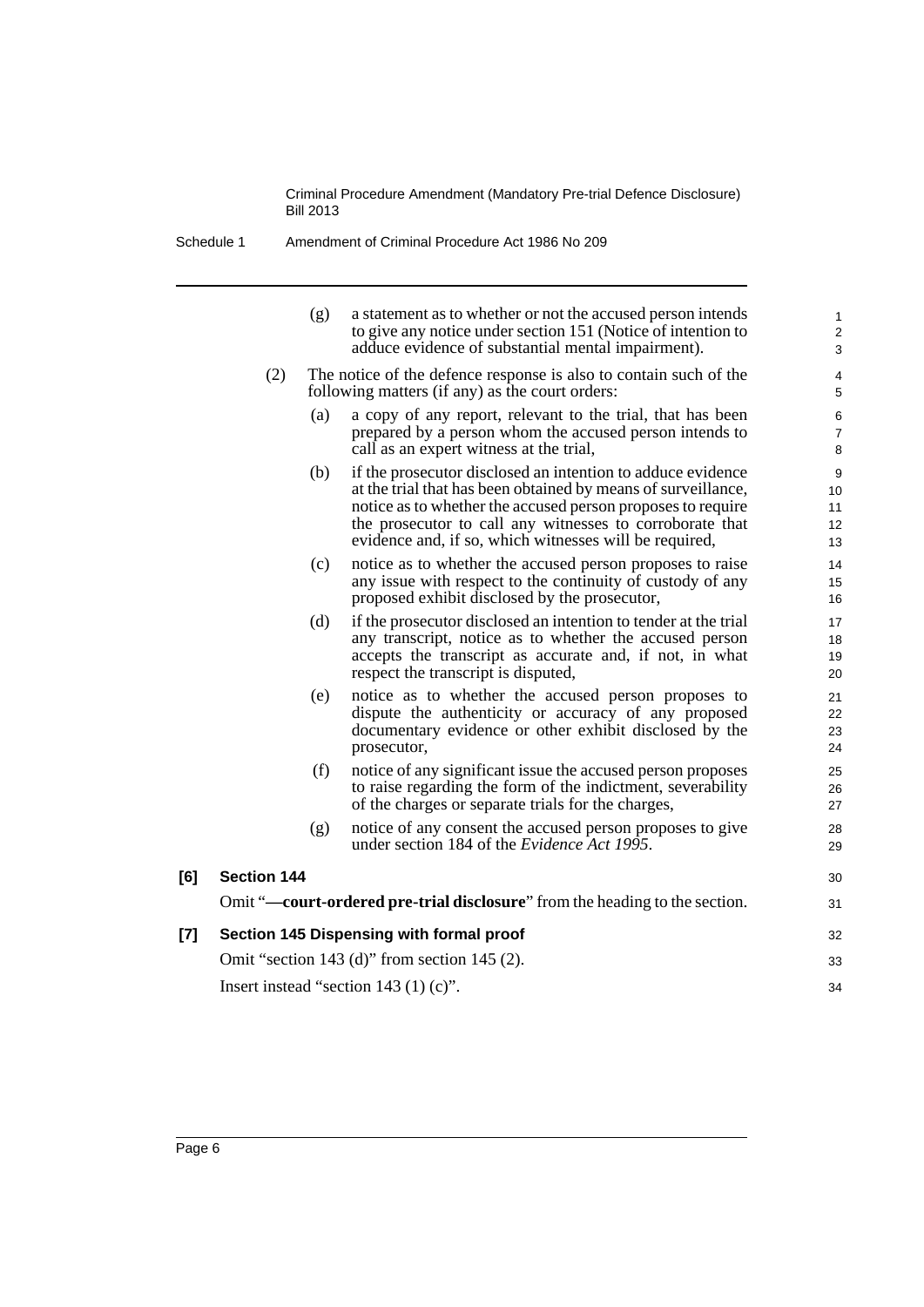| [8]    |                                                        | <b>Section 146A</b> |                           |                                                                                                                                                                                                                                                                                                                 | 1                          |
|--------|--------------------------------------------------------|---------------------|---------------------------|-----------------------------------------------------------------------------------------------------------------------------------------------------------------------------------------------------------------------------------------------------------------------------------------------------------------|----------------------------|
|        |                                                        |                     | Insert after section 146: |                                                                                                                                                                                                                                                                                                                 | $\overline{2}$             |
|        | 146A<br>Drawing of inferences in certain circumstances |                     |                           |                                                                                                                                                                                                                                                                                                                 | 3                          |
|        |                                                        | (1)                 |                           | This section applies if:                                                                                                                                                                                                                                                                                        | 4                          |
|        |                                                        |                     | (a)                       | the accused person fails to comply with the requirements<br>for pre-trial disclosure imposed by or under this Division<br>on the accused person, or                                                                                                                                                             | 5<br>6<br>$\overline{7}$   |
|        |                                                        |                     | (b)                       | the accused person is required to give a notice under<br>section 150 (Notice of alibi) and fails to do so.                                                                                                                                                                                                      | 8<br>9                     |
|        |                                                        | (2)                 |                           | If this section applies:                                                                                                                                                                                                                                                                                        | 10                         |
|        |                                                        |                     | (a)                       | the court, or any other party with the leave of the court,<br>may make such comment at the trial as appears proper, and                                                                                                                                                                                         | 11<br>12                   |
|        |                                                        |                     | (b)                       | the court or jury may then draw such unfavourable<br>inferences as appear proper.                                                                                                                                                                                                                               | 13<br>14                   |
|        |                                                        | (3)                 |                           | A person must not be found guilty of an offence solely on an<br>inference drawn under this section.                                                                                                                                                                                                             | 15<br>16                   |
|        |                                                        | (4)                 |                           | Subsection (2) does not apply unless the prosecutor has complied<br>with the requirements for pre-trial disclosure imposed by or<br>under this Division on the prosecution.                                                                                                                                     | 17<br>18<br>19             |
|        |                                                        | (5)                 |                           | This section does not limit the operation of section 146.                                                                                                                                                                                                                                                       | 20                         |
| [9]    |                                                        |                     |                           | Section 147 Disclosure requirements are ongoing                                                                                                                                                                                                                                                                 | 21                         |
|        |                                                        |                     |                           | Insert after section $147(2)$ :                                                                                                                                                                                                                                                                                 | 22                         |
|        |                                                        | (3)                 |                           | An accused person may, with the leave of the court, amend the<br>notice of the defence response given under section 143 if any<br>information, document or other thing is obtained from the<br>prosecution after the notice of the defence response was given<br>that would affect the contents of that notice. | 23<br>24<br>25<br>26<br>27 |
|        |                                                        | (4)                 |                           | The accused person must give the amended notice of the defence<br>response to the prosecutor.                                                                                                                                                                                                                   | 28<br>29                   |
| $[10]$ |                                                        |                     |                           | Section 148 Court may waive requirements                                                                                                                                                                                                                                                                        | 30                         |
|        |                                                        |                     |                           | Insert ", but only if the court is of the opinion that it would be in the interests<br>of the administration of justice to do so" after "Division" in section 148 (1).                                                                                                                                          | 31<br>32                   |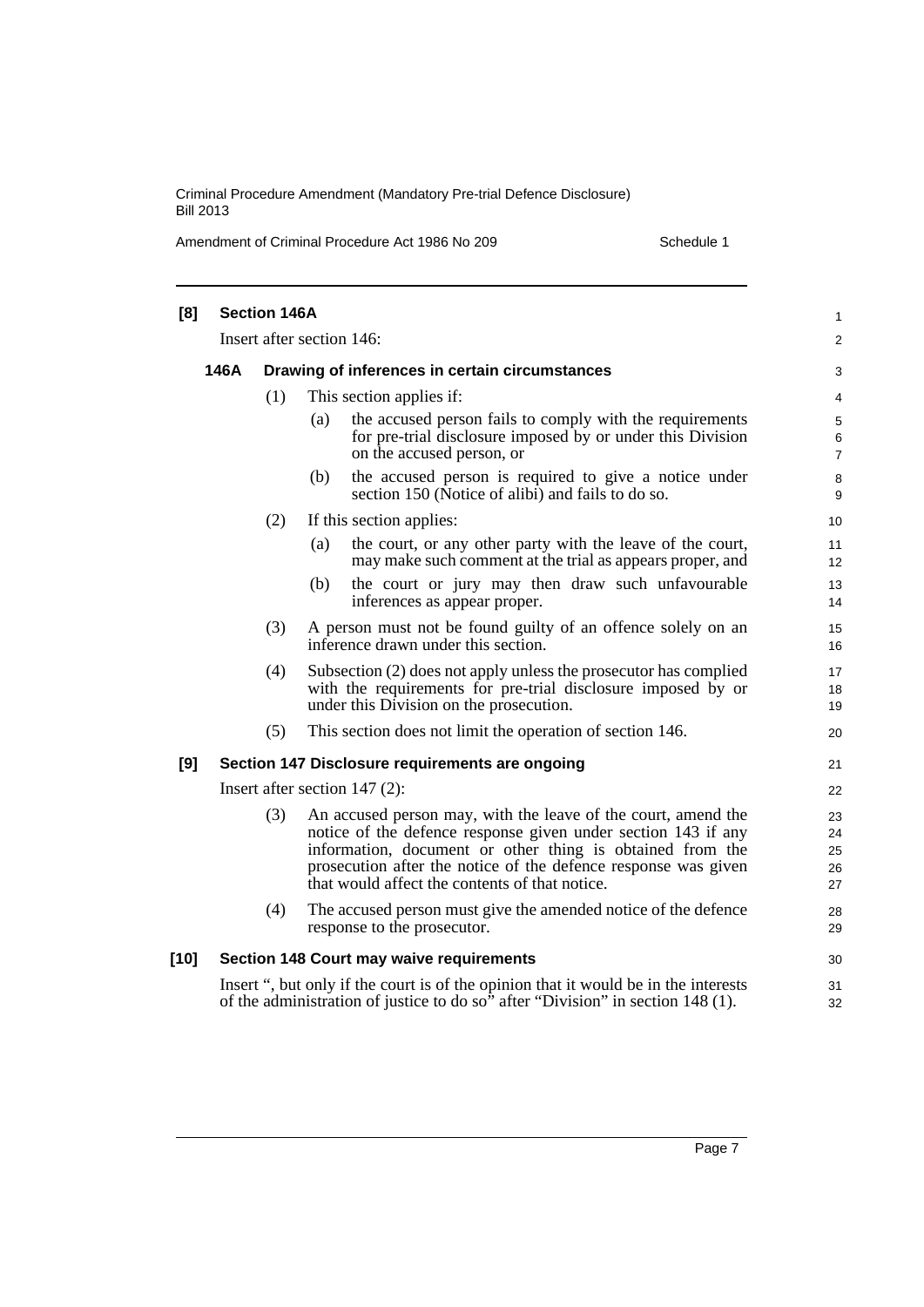Schedule 1 Amendment of Criminal Procedure Act 1986 No 209

| $[11]$ |                   | Section 148 (4) and (5)                                                                                                                                                                                                                                             | $\mathbf{1}$         |
|--------|-------------------|---------------------------------------------------------------------------------------------------------------------------------------------------------------------------------------------------------------------------------------------------------------------|----------------------|
|        |                   | Insert after section 148 (3):                                                                                                                                                                                                                                       | 2                    |
|        | (4)               | The court is to take into account whether the accused person is<br>represented by an Australian legal practitioner when considering<br>whether to make an order under this section.                                                                                 | 3<br>4<br>5          |
|        | (5)               | The court is to give reasons for the making of an order under this<br>section.                                                                                                                                                                                      | 6<br>7               |
| $[12]$ |                   | Section 149 Requirements as to notices                                                                                                                                                                                                                              | 8                    |
|        |                   | Insert after section 149 (5):                                                                                                                                                                                                                                       | 9                    |
|        | (6)               | A reference in this section to a notice includes a reference to an<br>amended notice.                                                                                                                                                                               | 10<br>11             |
| $[13]$ |                   | Schedule 2 Savings, transitional and other provisions                                                                                                                                                                                                               | $12 \overline{ }$    |
|        |                   | Insert at the end of clause $1(1)$ :                                                                                                                                                                                                                                | 13                   |
|        |                   | Criminal Procedure Amendment (Mandatory Pre-trial Defence<br>Disclosure) Act 2013                                                                                                                                                                                   | 14<br>15             |
| $[14]$ | <b>Schedule 2</b> |                                                                                                                                                                                                                                                                     | 16                   |
|        |                   | Insert at the end of the Schedule with appropriate Part and clause numbering:                                                                                                                                                                                       | 17                   |
|        | <b>Part</b>       | Provisions consequent on enactment of<br><b>Criminal Procedure Amendment</b><br>(Mandatory Pre-trial Defence Disclosure)<br><b>Act 2013</b>                                                                                                                         | 18<br>19<br>20<br>21 |
|        |                   | <b>Definition</b>                                                                                                                                                                                                                                                   | 22                   |
|        |                   | In this Part, <i>amending Act</i> means the <i>Criminal Procedure</i><br>Amendment (Mandatory Pre-trial Defence Disclosure) Act 2013.                                                                                                                               | 23<br>24             |
|        |                   | <b>Case management provisions</b>                                                                                                                                                                                                                                   | 25                   |
|        | (1)               | An amendment of Division 3 of Part 3 of Chapter 3 by the<br>amending Act applies only in respect of proceedings in which the<br>indictment was presented or filed on or after the commencement<br>of the amendment.                                                 | 26<br>27<br>28<br>29 |
|        | (2)               | Accordingly, a provision of Division 3 of Part 3 of Chapter 3, as<br>in force before its amendment by the amending Act, continues to<br>apply in respect of proceedings in which the indictment was<br>presented or filed before the commencement of the amendment. | 30<br>31<br>32<br>33 |